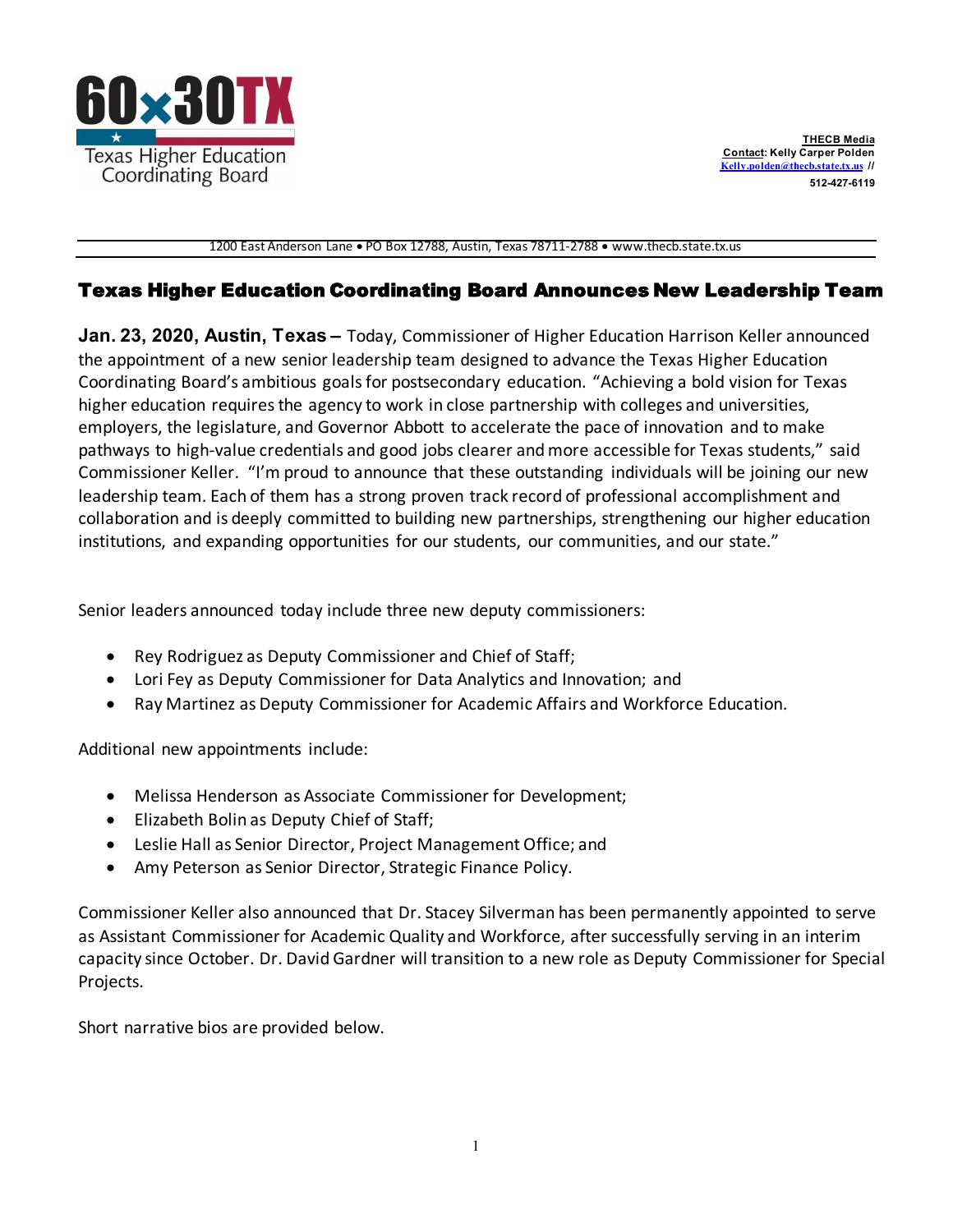**Rey Rodriguez** has over twenty years of experience in government relations, public policy, planning and program development in local, regional, state, and federal government. In his previous role as Associate Vice Chancellor for Government Relations and Chief Policy Operations Officer for the University of North Texas System, he was instrumental in developing strategic approaches to system priorities and engaging diverse stakeholders – including students, faculty, administration, elected officials, and community leaders – in order to achieve collaborative, defined outcomes. Prior to joining the UNT System, Rey served as an advisor to the Commissioner of Social Security, and in various roles within the United States Congress and Texas House of Representatives.

**Lori Fey** has worked in Texas public education and philanthropy since 2003 as a senior leader with the Michael & Susan Dell Foundation. Among other initiatives, Lori was instrumental in the development of the Texas [Student](https://www.texasstudentdatasystem.org/) Data System for K-12 education. She also founded and led the Ed-Fi Alliance, an education data standards and advocacy organization aimed at streamlining school districts' abilitiesto equip educators with improved decision-making data. Most recently, she served as director of the [Rebuild](https://www.rebuildtx.org/) Texas Fund, a \$100 million private philanthropic fund aimed at spurring rebuilding efforts in the 41 Texas counties hardest hit by Hurricane Harvey.

**Ray Martinez** has served since 2014 as President and Chief Executive Officer of the Independent Colleges and Universities of Texas (ICUT), a membership association located in Austin that represents a diverse mix of 42 private, nonprofit, regionally or nationally accredited institutions of higher of education. Prior to joining ICUT, Ray served as chancellor of Western Governors University Texas, in senior government relations positions with Rice University and Texas A&M International University and as the director of the Committee on Higher Education in the Texas Senate. Ray has served as a member of the Board of Trustees for the Southern Association of Colleges and Schools Commission on Colleges(SACSCOC) and as an adjunct professor of public policy at The University of Texas School of Law and the Lyndon B. Johnson School of Public Affairs.

**Melissa Henderson** brings more than fifteen years of Texas education policy experience. Most recently, Melissa served as director of policy for Educate Texas, leading the organization's postsecondary policy work and overseeing the work of the Texas Student Success Council, a statewide policy and advocacy group focused on smoothing student pathways into, through, and beyond higher education into the Texas workforce. Prior to joining Educate Texas, Melissa was a legislative director in the Texas House of Representatives, advising on both public education and higher education issues.

**Liz Bolin** has been with the University of North Texas System since 2005, where she served as Director of Policy and Planning. In this role, Liz has been responsible for advancing higher education policy analysis, engagement and leadership, and representing system and campus interests with the federal government, Texas Legislature, and state agencies.

**Leslie Hall** has worked at the intersection of education practice, policy, and administration for over fifteen years. At the University of Texas at Austin since 2013, Leslie led change initiatives and established new offices and practices to support innovation, improve educational quality, and transform service to students. Prior to her time at UT Austin, she managed projects for federal, state, and local education agencies acrossthe country to increase students' readiness and success in postsecondary education.